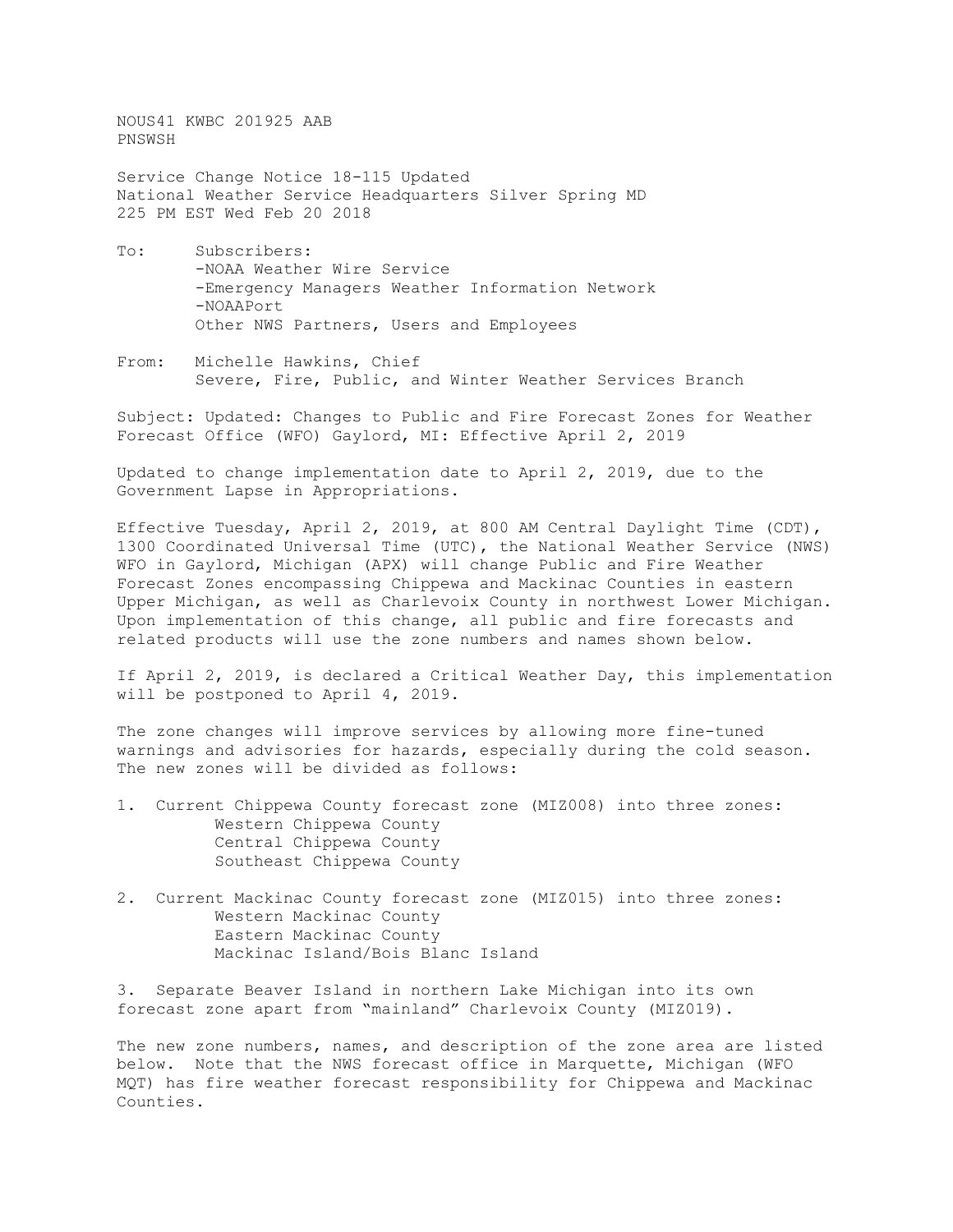WFO Gaylord Public Forecast Zones (WFO Marquette Fire Weather Zones) being divided: Zone Number Zone Name -----------<br>MIZ008 MIZ008 Chippewa<br>MIZ015 Mackinac Mackinac WFO Gaylord Public and Fire Weather Forecast Zones being divided: Zone Number Zone Name -----------<br>MIZ019 Charlevoix The zones below will replace the existing zones above: Zone Number Zone Name ------------<br>MIZ086 MIZ086 Western Chippewa<br>MIZ087 Central Chippewa MIZ087 Central Chippewa<br>MIZ088 Coutheast Chipper MIZ088 Southeast Chippewa<br>MIZ095 Western Mackinac MIZ095 Western Mackinac MIZ096 Eastern Mackinac<br>MIZ099 Charlevoix Charlevoix The following zones will be added: Zone Number Zone Name ------------<br>MIZ097 MIZ097 Mackinac Island/Bois Blanc Island<br>MIZ098 Beaver Island Beaver Island Below is a complete list of new WFO Gaylord, Michigan Public and Fire Weather Forecast Zones. Public/Fire Weather split responsibilities between WFO Gaylord (APX) and WFO Marquette (MQT) are denoted in parentheses. Zone Number Zone Name ----------- --------- MIZ016<br>MIZ017 MIZ017 Cheboygan<br>MIZ018 Presque MIZ018 Presque<br>
MIZ020 Leelana MIZ020 Leelanau<br>MIZ021 MIZ021 Antrim MIZ021 Antrim<br>MIZ022 Otsego MIZ022 Otsego MIZ023 Montmorency<br>MIZ024 MIZ024 Alpena MIZ024 Alpena MIZ025 Benzie MIZ026 Grand Traverse<br>MIZ027 Kalkaska MIZ027 Kalkaska<br>MIZ028 Crawford MIZ028 Crawford<br>MIZ029 Cscoda MIZ029 Oscoda MIZ030 Alcona<br>MIZ031 Maniste

Manistee